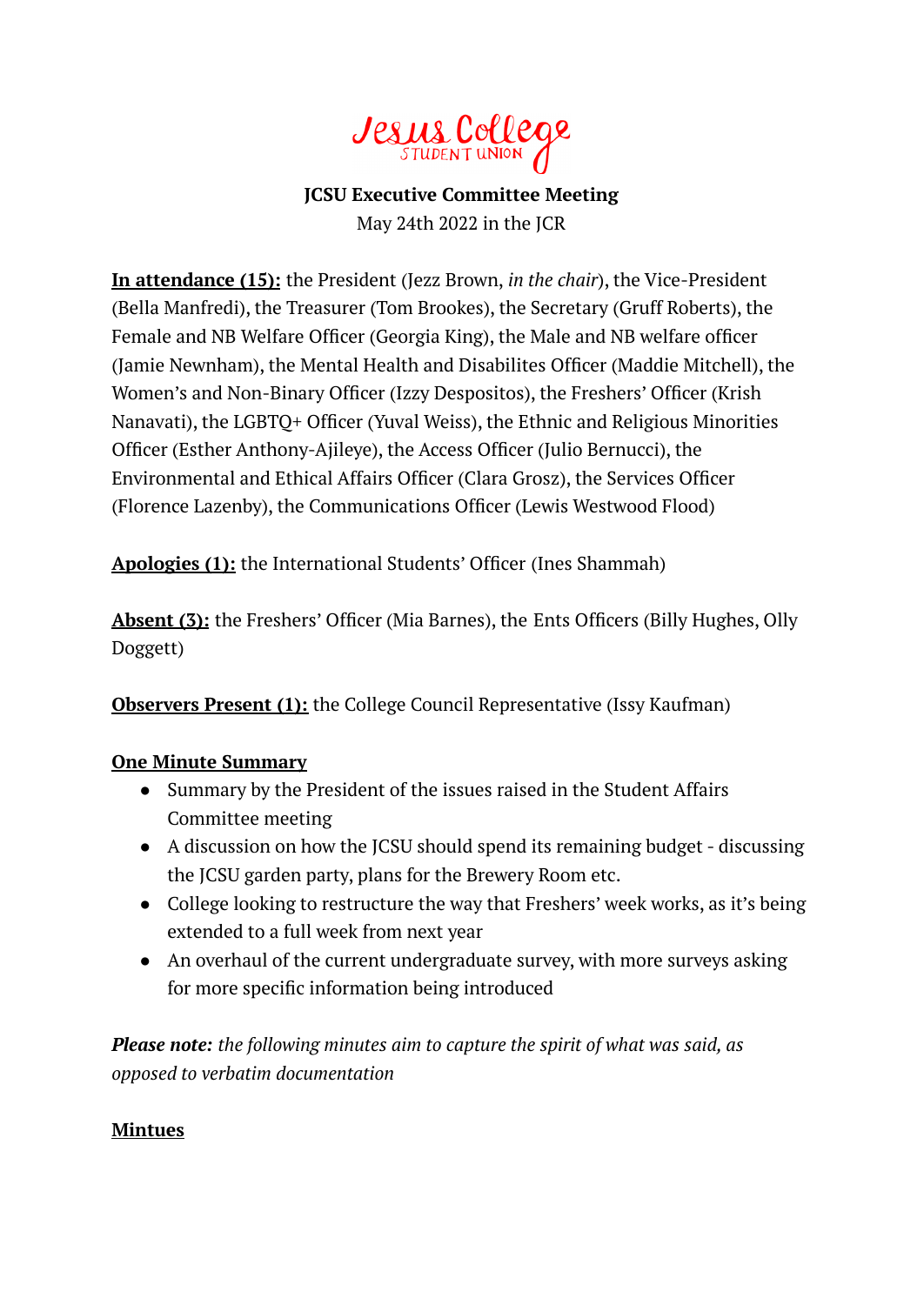Meeting opened at 19:03

## **1.0 - Approval of the draft minutes from [03.05.2022](https://docs.google.com/document/d/19zdRdMMtDqte4mXInJ7AIhjWGT_ah23suo9Kz7JSoNw/edit)**

The Committee **APPROVED** the draft minutes as the official record.

#### **2.0 - Student Affairs Committee updates**

*President*

- **- Jezz:** Proposal regarding sports funding failed to pass in the way that it was presented to the committee
- Proposal to introduce a bridging week for students likely to find freshers' week difficult failed, deemed unnecessary seeing as freshers' is being extended to a full week
- Proposal to introduce a prayer room failed as the council wasn't adequately prepared to discuss the logistics, been pushed back but likely to be raised again

### **3.0 - Welfare updates**

*Mental health and disabilites officer*

**- Maddie:** Met with Paul Dominiak, the new Senior Tutor, intends to hold meetings with the welfare team every two weeks

# **4.0 - Any Other Business [AOB]**

Any business not raised before the meeting may be raised by an Officer under this agenda point for a lengthier discussion. Points raised during the meeting may also be deferred to this point by the Secretary or *President.*

### **4.1 - The Brewery Room**

- **- Jezz:** Wants JCSU members staying over the long vacation to oversee the decoration of the brewery room
- **- Maddie and Lewis:** both happy to take part in the decoration of the room
- **- Jezz:** College has brought a lot in for the room, a lot is going to be changed throughout the long vacation

### **4.2 - Garden Party**

**- Tom:** The JCSU has money left over which can be used to pay for the garden party, not sure exactly how much will be left in the budget because societies will use more money but the JCSU and the MCR has capped it at £2000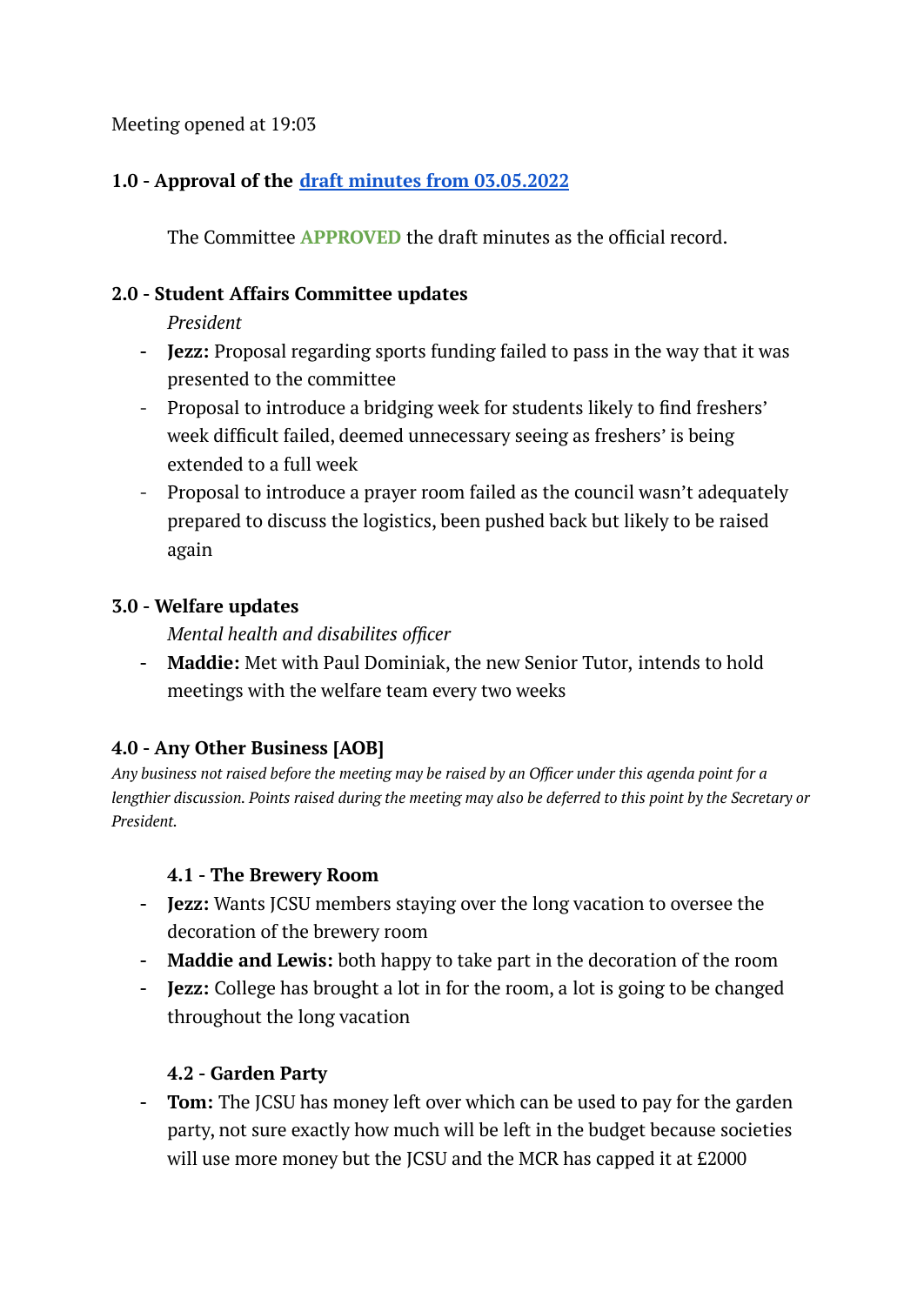- **- Lewis:** How much is spent on the garden party should be raised in the OGM, the garden party will take place on the 23rd
- **- Jezz:** The scale of the event is still undecided, the MCR will do most of the planning since they have no exams
- **- Julio:** If there's money left in the budget, should it be used to help people struggling with accommodation on the day of May Ball
- **- Tom:** It's difficult to spend money from the JCSU's budget on individuals
- **- Lewis:** The May Ball committee should look into this rather than the JCSU
- **- Jezz:** It's difficult to make promises regarding how we'll spend the budget because we don't know how much will be left
- Should be clearer in the initial room contract that people would have to vacate their rooms for the May Ball

### **4.3 - The Budget**

- **- Jezz:** There's a form about what we can buy with the budget
- **- Krish:** Can we use the budget to buy stuff for the brewery room?
- **- Jezz:** Yes, but college has already bought a lot to go in the room table tennis, football table etc. Can look into using the budget for something more specific which could help incentivise FNJ

# **4.4 - Pippy and Popsicles**

**- Georgia:** Pippy and popsicles on Wednesdays at 4 outside the roost

### **4.5 - Pidge Drops**

- **- Jamie:** Keen to do more pidge drops during term, wants to know what kind of thing people would like
- **- Jezz:** Message Jamie with any ideas

### **4.6 - IT Committee**

**Lewis:** IOT network is currently in testing, going up next week - a new mechanism to connect wireless devices

### **4.7 - JNET**

**- Yuval:** Should look into updating JNET, the search function doesn't work properly and the site is difficult to navigate

### **4.8 - Jesus/Jesus Varsity**